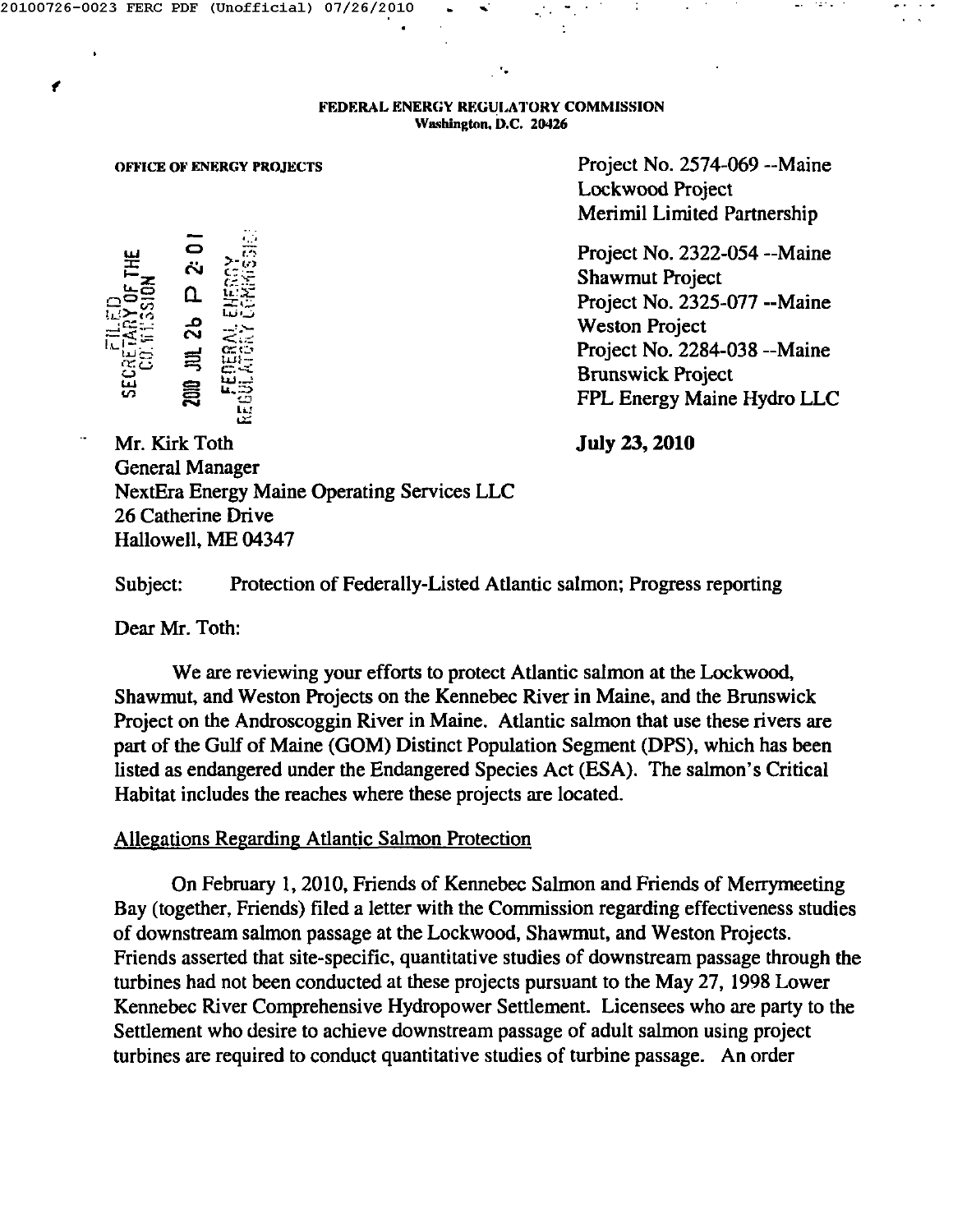$\overline{ }$ 

2

approving the Settlement, issued September 16, 1998, $<sup>1</sup>$  requires the licensees to provide</sup> the Commission with annual reports on fish passage operation and effectiveness studies.

In a March 25, 2010 letter to the project licensees, we discussed the issues raised by Friends, and indicated that the next annual reports filed pursuant to the September 16, 2008 order should clearly address the status of downstream fish passage and effectiveness at the identified projects, and provide information that may be relevant to the issues raised by Friends. You filed your 2009 annual fish passage report on May 11, 2010, which we acknowledged in a letter issued June 24, 2010. In your report, you wrote that you believe the issues raised by Friends regarding the Lockwood Project are moot, because downstream passage using the turbines is not desired. You indicated that a downstream passage facility to guide fish away from the turbines has been installed at Lockwood, and you included a copy of an agency-approved plan to study the facility's passage of salmon smolts, for which you have received an ESA Section 10 permit. You reported that the resource agencies have agreed that a study of post-spawn adult salmon downstream passage be delayed until smolt passage is better understood. You wrote that the issue is also moot for the Weston and Shawmut Projects, because NextEra does not desire to achieve downstream passage using the turbines there, and as noted in the 2009 annual report, NextEra is preparing to study downstream passage at both projects.

After reviewing the May 11,2010 annual fish passage report, including the responses to the issues raised by Friends, and taking into consideration NextEra's consultation under the ESA to protect Atlantic salmon (as reviewed below), we have determined that NextEra is complying with the salmon protection requirements of the Lockwood, Weston, and Shawmut Project licenses.

## Endangered Species Act Consultation on Atlantic Salmon

We have reviewed copies of correspondence between NextEra and the National Marine Fisheries Service (NMFS) regarding consultation on the protection of GOM Atlantic salmon at the Lockwood, Shawmut, and Weston Projects on the Kennebec, and the Brunswick Project on the Androscoggin. In a May 21,2010 letter addressed to the NMFS and copied to the U.S. Fish and Wildlife Service (together, Services), NextEra formally requested technical assistance in initiating consultation under Section 10 of the ESA. The goal of the consultation would be authorization of incidental take of listed species resulting from otherwise lawful, non-federal activities. The licensees would submit an application for an Incidental Take Permit to the Services containing a Habitat

 $1$  Order Approving Settlement, Transferring License, and Amending Fish Passage Requirements, 84 FERC ¶ 61,227 (1998).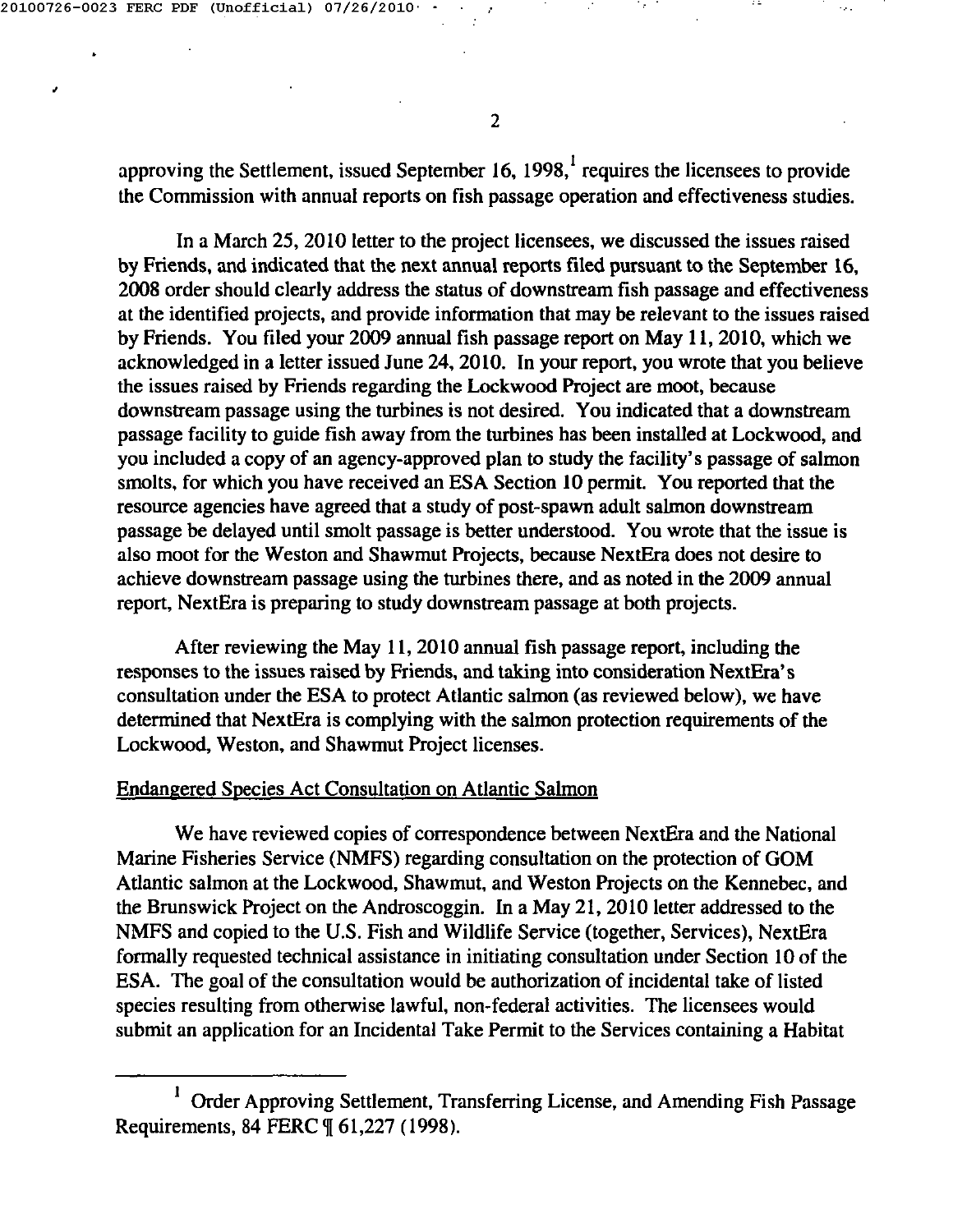3

Conservation Plan, prepared with technical assistance from the Services. In closing the letter, NextEra wrote that it wished to arrange a meeting with NMFS personnel to begin Section 10 consultation, and develop a schedule for necessary consultation steps.

# Requested Actions

We wish to remain informed of issues concerning the protection of Atlantic salmon at NextEra's projects in Maine. Please assist us in this matter by ensuring that the annual reports you file pursuant to the Commission's September 16,2008 order clearly address Atlantic salmon protection issues at NextEra's Kennebec River projects. Please include in the reports chronologies and brief summaries of your progress in ESA consultation with the Services, identification of any difficulties that arise, and copies of any schedules relevant to consultation that are developed.

In order to keep us informed of Atlantic salmon protection issues at the Brunswick Project on the Androscoggin River, please begin filing with the Commission, by March 31 of each year, annual reports on Atlantic salmon protection at the project. These reports should contain chronologies and brief summaries of your progress in consultation, identification of any difficulties that arise, and copies of any schedules relevant to consultation that are developed.

Finally, please inform us as soon as possible of any issues that arise involving protection of federally-listed Atlantic salmon at any of the projects with which NextEra is involved, as well as any immediate issues that arise during ESA consultation that the Commission should be aware of. This includes, but should not be limited to, issues that may involve compliance with the licenses for the Lockwood, Shawmut, Weston, and Brunswick Projects, and identification of measures that may necessitate amendments of project licenses.

We appreciate your work to comply with the ESA and to protect Atlantic salmon at these projects. If you have any questions regarding this letter, please contact B. Peter Yarrington at (202) 502-6129 or [peter.yarrington@ferc.gov.](mailto:peter.yarrington@ferc.gov.)

Sincerely. */ / .-- /, I """\* ,  $\mu \sim \mu \sim \mu \sim \mu \sim \mu \sim \mu$ <sup>I</sup> *I <sup>I</sup> ./ ,/* <sup>J</sup> .  $\sqrt{2}$  .  $\sqrt{2}$ 

Steve Hocking Chief. Biological Resources Branch Division of Hydropower Administration and Compliance